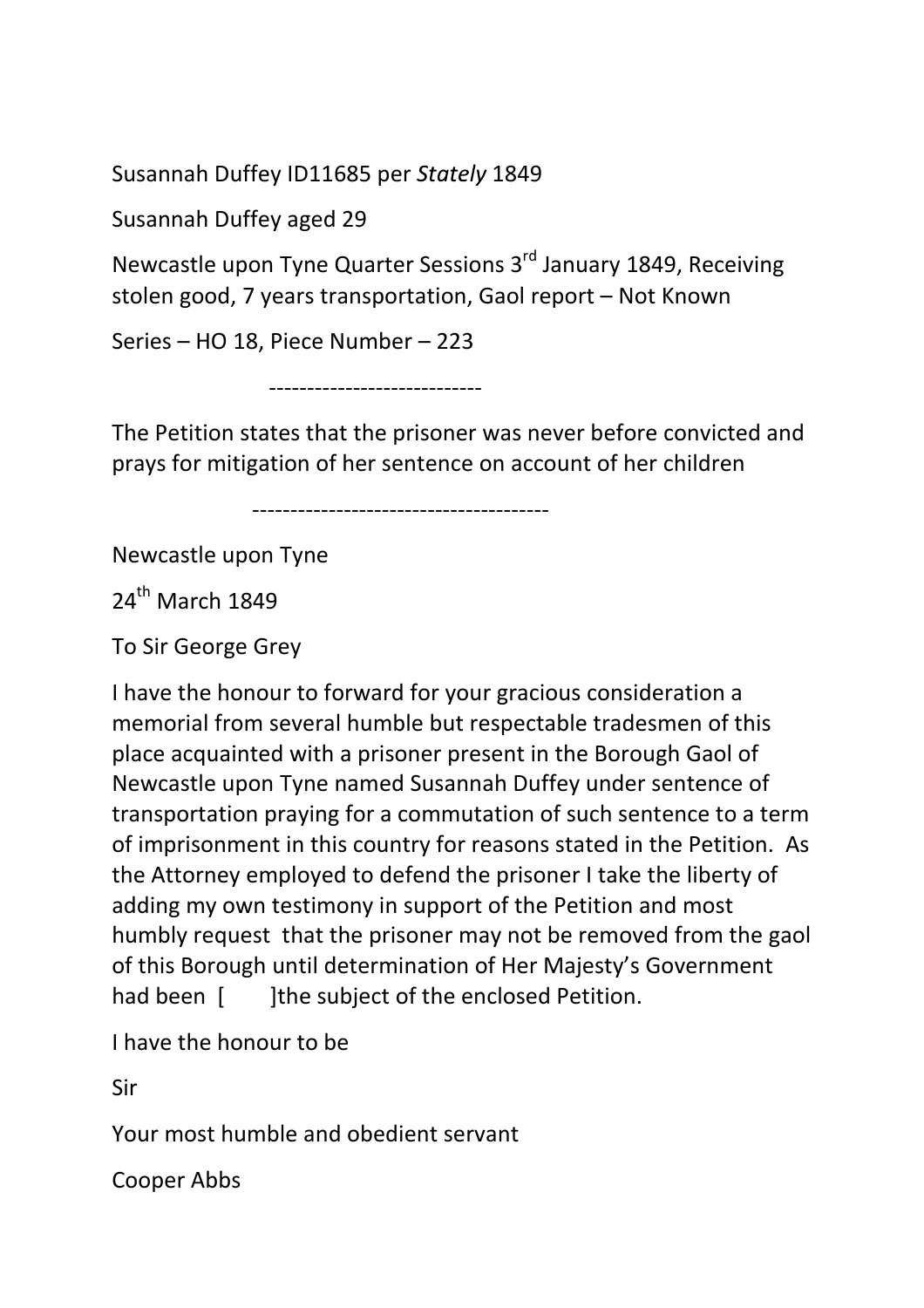To the Right Honourable Sir George Grey Her majesty's Secretary of State for the Home Department.

The humble Petition of the undersigned householders of the Borough of Newcastle upon Tyne.

-------------------------

## Sheweth

That Susannah Duffey the wife of David Duffey of Newcastle upon Tyne – Labourer was convicted at the General Quarter Sessions holden in and for the said Borough on the 3<sup>rd</sup> January last for receiving stolen goods and sentenced to be transported for the term of seven years.

That your Petitioners do not impugn the correctness of the sentence passed upon the prisoner in consideration of the nature of the offence of which she was found guilty; but from the circumstances of her having a family of four young children by a former husband, one of them afflicted with a dislocation of the hip (deemed incurable) and the youngest under two years of age of a sickly and feeble constitution entirely dependent upon her for support - they venture to express a hope that the end of justice might be answered in this case by a mitigation of the sentence to a term of imprisonment in this country.

That in passing sentence there appeared to be some doubt in the mind of the recorder whether the prisoner was actually remarried as she was also indicted under her former name of Macnamara that of her first husband but that fact is established by the Certificate annexed by which appears that her marriage with Daniel Duffey was solemnized on the 3<sup>rd</sup> October last.

That up to the time of the commission of the present offence she had industriously striven to maintain herself and her orphan children and had not before been convicted of any offence.